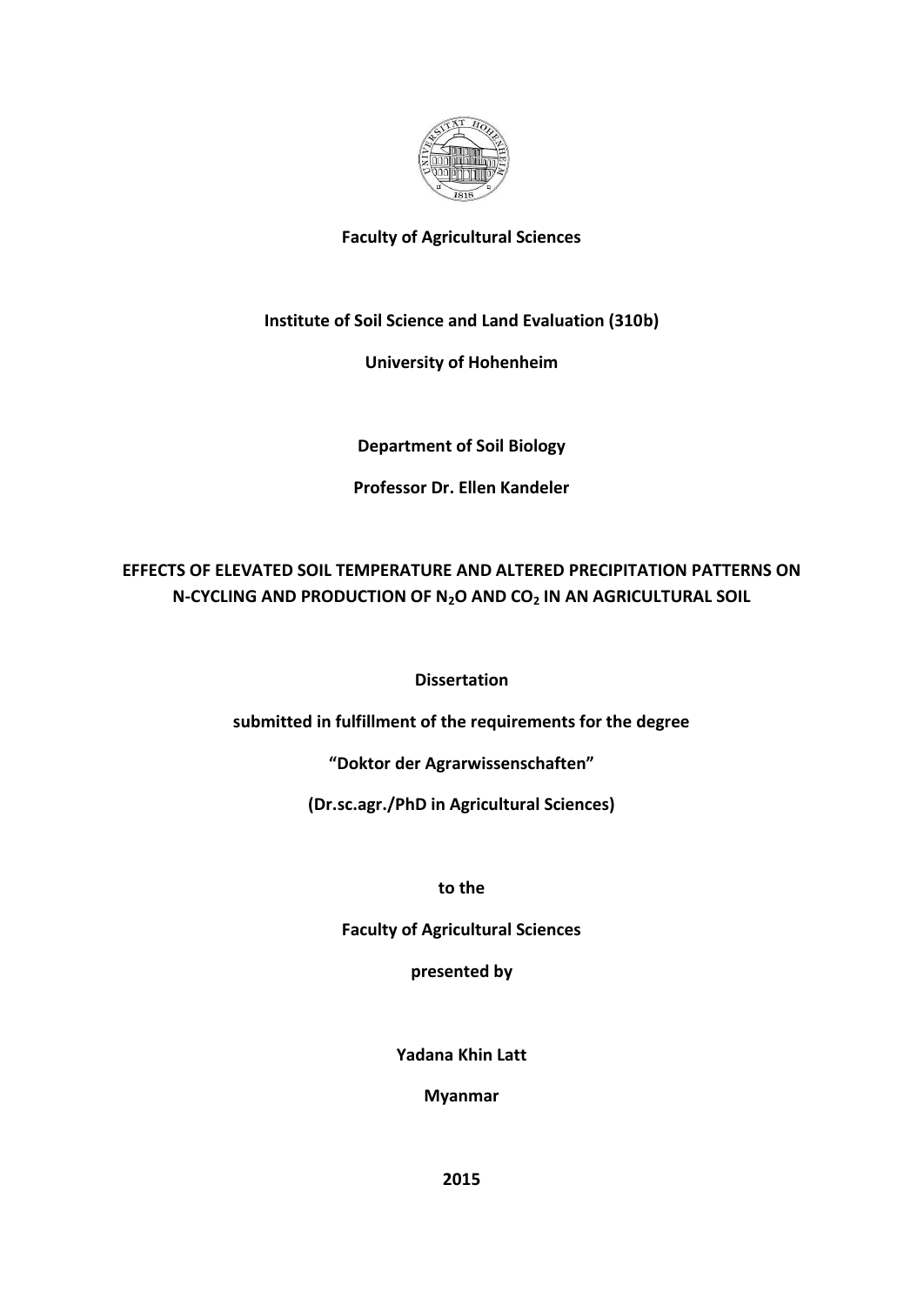#### **Summary**

Both temperature and precipitation regimes are expected to change with climate change and are, at the same time, major environmental factors regulating biogeochemical cycles in terrestrial ecosystems. Therefore, crop water availability, soil nitrogen transformations, losses, and uptake by plants as well as  $CO<sub>2</sub>$  emissions from soil are likely to be changed by climate change. Agriculture is known to be one of the most important human activities for releasing significant amounts of  $N_2O$  and  $CO_2$  to the atmosphere. Due to global concern about the changing climate, there has been a great interest in reducing emissions of  $N_2O$ and  $CO<sub>2</sub>$  from agricultural soils.  $CO<sub>2</sub>$  and N<sub>2</sub>O are produced in soil primarily by microbial processes. Their production and emissions from the soil are controlled by a number of environmental variables including inorganic N availability, soil temperature and water content. Agricultural management practices, such as irrigation, affect these environmental variables and thus have the potential to dramatically alter  $N_2O$  and  $CO_2$  emissions from the soil.

The present study is titled "Effects of elevated soil temperature and altered precipitation patterns on N cycling and production of  $N_2O$  and  $CO_2$  in an agricultural soil". The objectives of this study were: to determine the effects of elevated soil temperature on N cycling in a winter wheat cropping system, to investigate the short-term response of  $N_2O$  and  $CO_2$  fluxes during rewetting of soils after extended dry periods in summer, and to determine the effects of different degrees of rewetting on the  $CO<sub>2</sub>$  emission peaks after rewetting in laboratory incubations.

In the  $1<sup>st</sup>$  experiment, we used the Hohenheim Climate Change (HoCC) experiment in Stuttgart, Germany, to test the hypothesis that elevated soil temperature will increase microbial N cycling, plant N uptake and wheat growth. In the HoCC experiment, soil temperature is elevated by 2.5°C at 4 cm depth. This experiment was conducted at nonroofed plots (1m x 1m) with ambient (Ta) and elevated (Te) soil temperature and with ambient precipitation. In 2012, winter wheat (*Triticum aestivum*) was planted. C and N concentrations in soil and aboveground plant fractions, soil microbial biomass C and N ( $C_{\text{mic}}$ and  $N_{\text{mic}}$ ), mineral N content (NH<sub>4</sub><sup>+</sup> - N and NO<sub>3</sub><sup>-</sup> - N), potential nitrification and enzymes involved in nitrogen cycling were analyzed at soil depths of 0-15 and 15-30 cm at five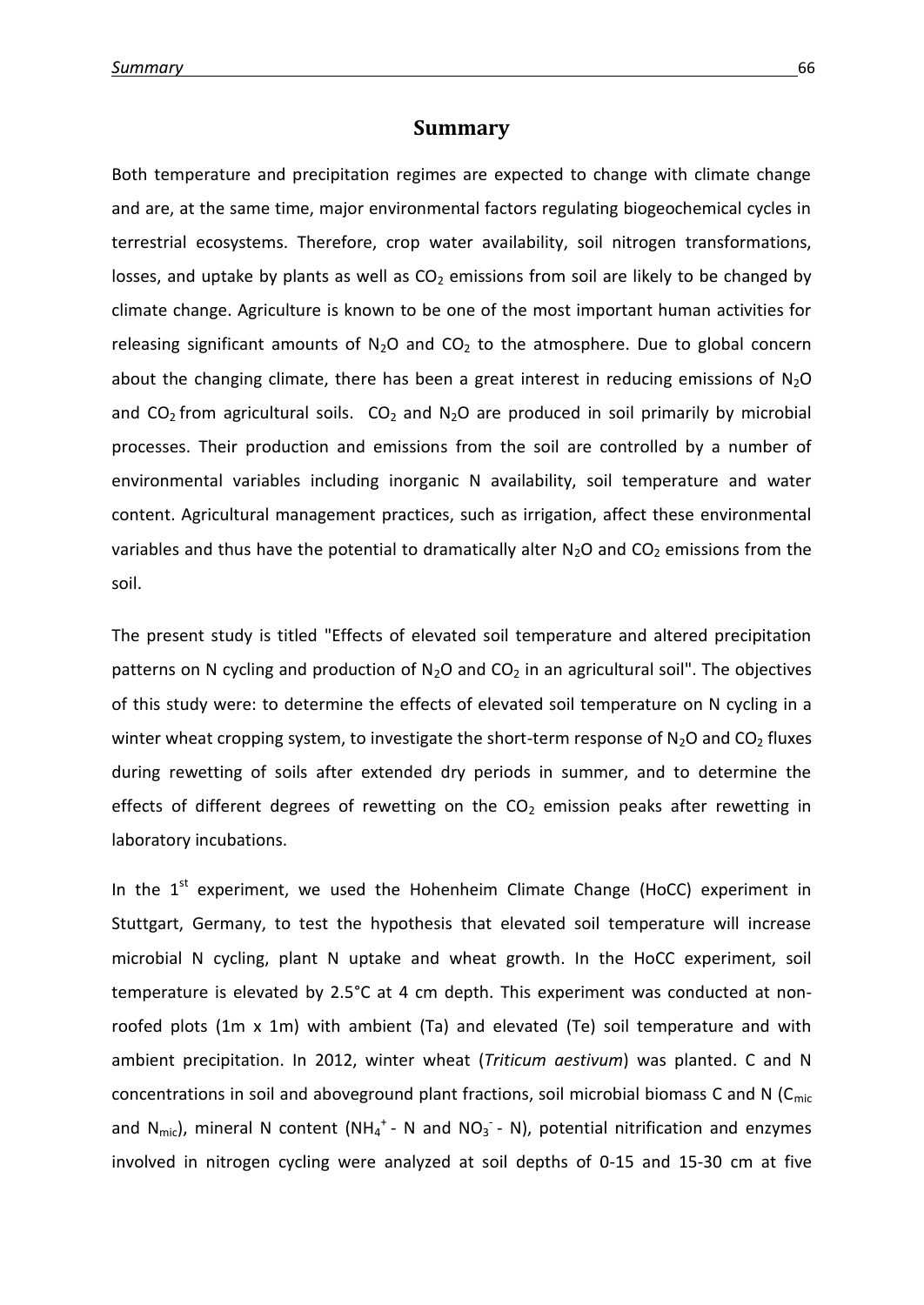sampling dates. The plants were rated weekly for their phenological development and senescence behavior. We found that an increase in soil temperature by 2.5 $\mathrm{^oC}$  did not have a persistent effect on mineral N content and the activity of potential nitrification within the soil. Plant growth development also did not respond to increased soil temperature. However microbial biomass C and N, and some enzyme activities involved in N-cycling, tended to increase under elevated soil temperature. Overall, the results of this study suggested that soil warming by  $2.5^{\circ}$ C slightly stimulates soil N cycling but does not alter plant growth development.

In the  $2^{nd}$  experiment, in 2013, the effects of a change in the amount and frequency of precipitation patterns on  $N_2O$  and  $CO_2$  emissions were studied after the two dry periods in summer in the HoCC experiment.  $N_2O$  and  $CO_2$  gas samples were taken from four subplots (1m x 1m) of each roofed plot exposed to ambient (Ta) or elevated (Te) soil temperature and four precipitation manipulations (ambient plot, reduced precipitation amount, reduced precipitation frequency, and reduced precipitation amount and frequency). We found that CO<sub>2</sub> emissions were affected only by temperature, but not by precipitation pattern. It can be said that  $N_2O$  and  $CO_2$  emissions after rewetting of dry soil were not altered by changing precipitation patterns during dry periods in summer.

In the year 2014, using laboratory incubations, we also measured the short-term response of CO<sup>2</sup> production to a rewetting of dry soil to different volumetric water contents for 24 hours. This study was conducted by manipulating microcosms with agricultural soil from the HoCC experimental site, which had been exposed to severe drought conditions of three months' duration for each of the last six years. The results showed that  $CO<sub>2</sub>$  production increased with increases in the water content of soils by rewetting at 5%, 15%, 25%, 35% and 45% VWC. With increasing water additions more peaks in  $CO<sub>2</sub>$  production were detected and different temporal patterns of  $CO<sub>2</sub>$  emission were affected by adding different amounts of water. It might be due to the fact that with greater water additions successively larger pore sizes were water filled and therefore different bacterial groups located in different pore size classes might have contributed to  $CO<sub>2</sub>$  production.

In summary, the results from field study suggested that climate warming will affect N cycling in soils in an agricultural cropping system. The results from both field and microcosm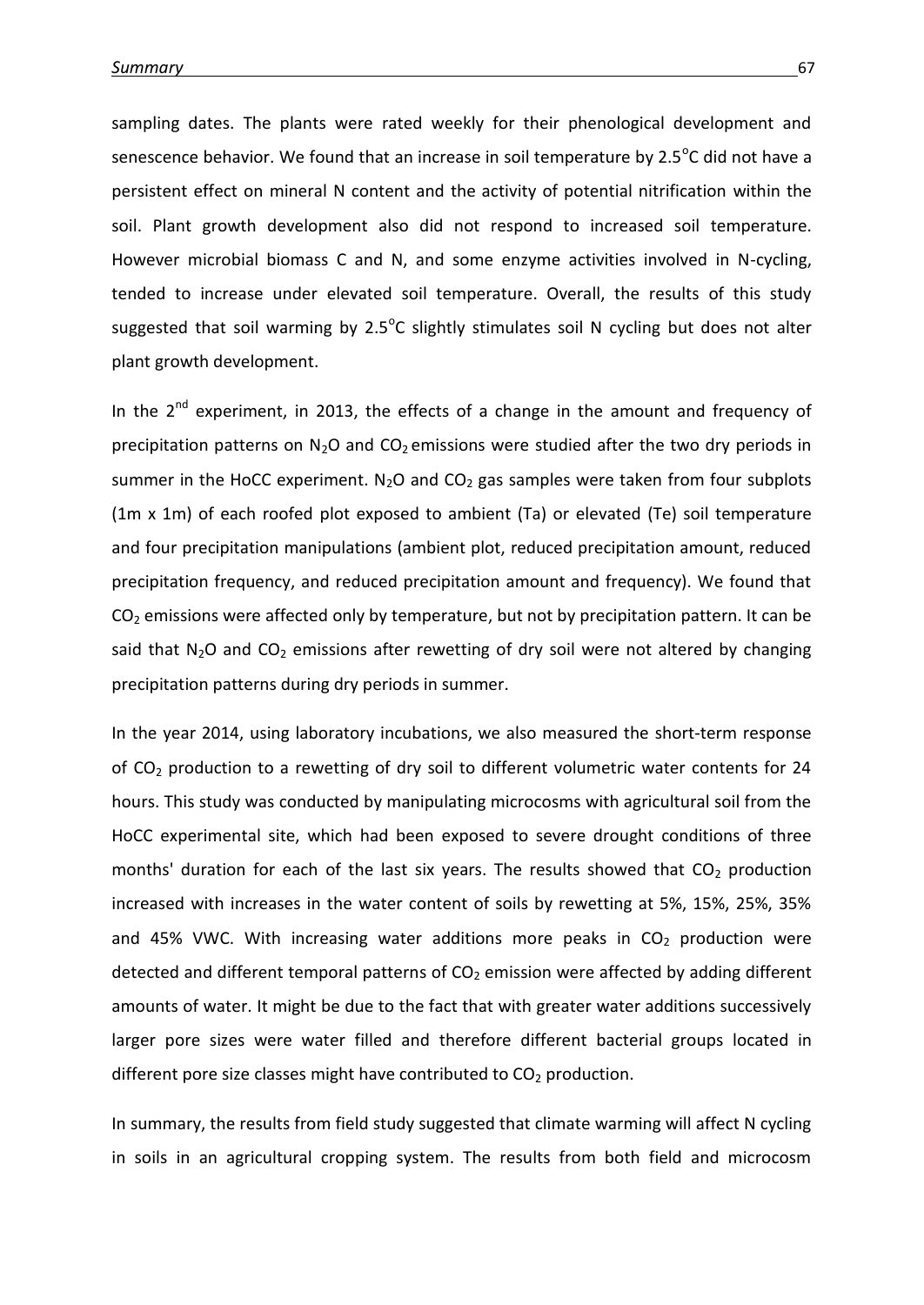rewetting experiments contribute to a better understanding of C and N dynamics in soil by investigating the effect of varying soil water content on the emission of  $N_2O$  and  $CO_2$ .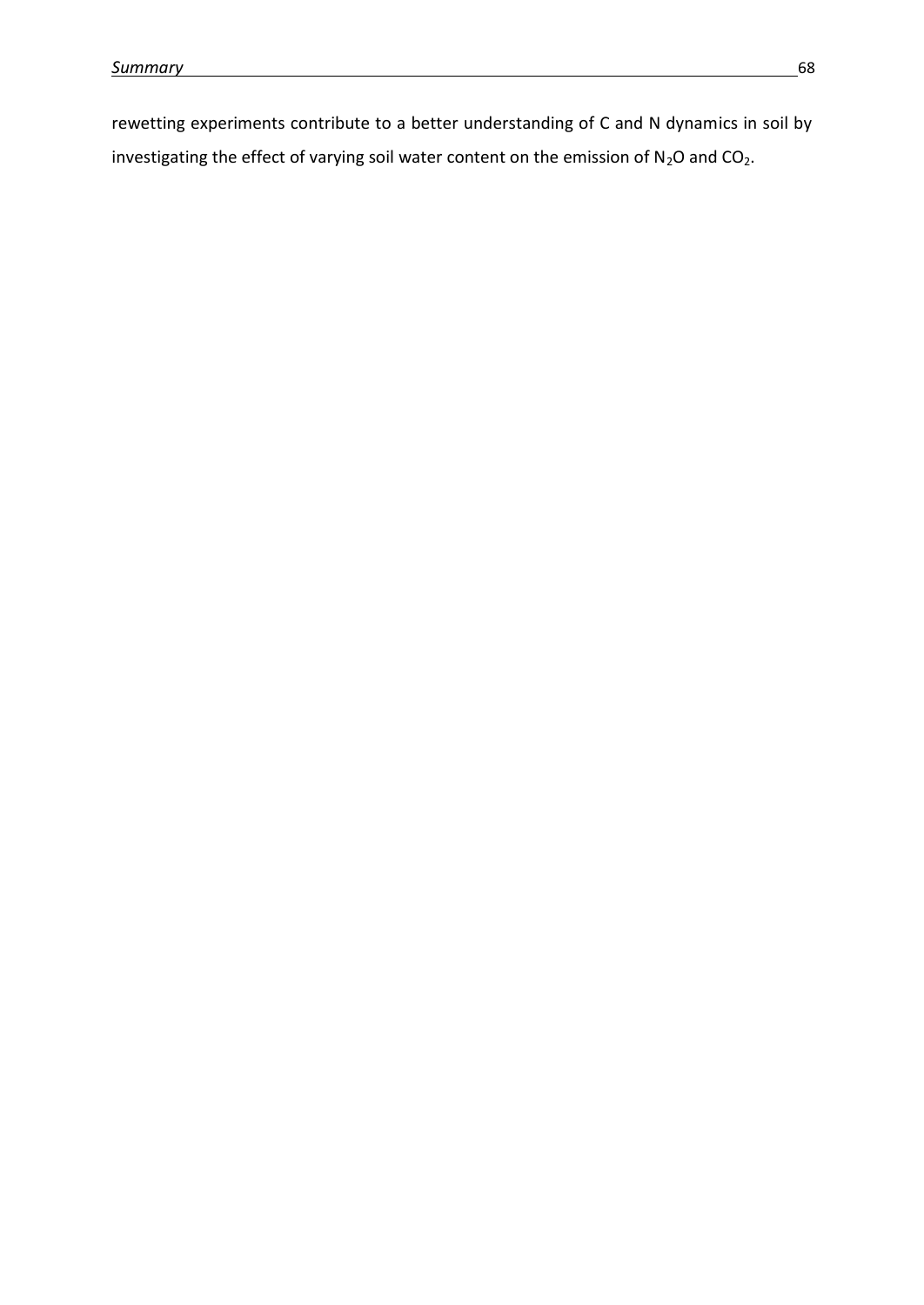### **Zusammenfassung**

Im Zuge des Klimawandels wird angenommen, dass sich wichtige Klimafaktoren wie Temperatur und Niederschlagsereignisse, die maßgeblich an der Regulierung von Stoffkreisläufen in terrestrischen Ökosystemen beteiligt sind, verändern werden.

Daher ist es wahrscheinlich, dass der Klimawandel zu Veränderungen in der Wasserverfügbarkeit, den CO<sub>2</sub> Emissionen aus dem Boden sowie dem Stickstoffhaushalt und damit der Transformation sowie dem Verlust und der Aufnahme des Bodenstickstoffs durch Pflanzen führt. Ein erheblicher Anteil der klimarelevanten Gase CO<sub>2</sub> und N<sub>2</sub>O wird durch die Landwirtschaft freigesetzt. Hauptsächlich werden diese Gase durch mikrobiologische Prozesse in Böden gebildet, wobei ihre Produktion von zahlreichen Umweltfaktoren, wie der Temperatur, dem Wassergehalt und der mineralischen Stickstoffverfügbarkeit abhängt. Landwirtschaftliche Bewirtschaftungsweisen, beispielsweise Bewässerung, können diese Umweltfaktoren beeinflussen und haben somit das Potenzial bodenbürtige N<sub>2</sub>O und CO<sub>2</sub>-Emissionen zu verändern. Eine Reduktion klimarelevanter Gase bedingt durch landwirtschaftliche Aktivitäten ist somit von weltweitem Interesse.

Die Ziele der gegenwärtigen Studie "Auswirkungen von erhöhter Bodentemperatur und veränderter Niederschlagsverteilung auf den Stickstoffkreislauf und die Produktion von N2O und CO<sub>2</sub> in landwirtschaftlich genutzten Böden" waren: 1) die Auswirkung von erhöhter Bodentemperatur auf den Stickstoffkreislauf in einem Feldexperiment mit Winterweizenbestand zu bestimmen, 2) die kurzfristige Reaktion von N<sub>2</sub>O- und CO<sub>2</sub>-Flüssen auf die Beregnung eines Ackerböden nach längeren Trockenperioden im Sommer zu untersuchen und 3) in Laborexperimenten den Einfluss unterschiedlicher Wiederbefeuchtungsszenarien auf die CO<sub>2</sub>-Emissionskurven eines Ackerbodens nach längeren Trockenperioden im Sommer zu bestimmen.

Zur Untersuchung der ersten Hypothese, dass eine Temperaturerhöhung zur Förderung des Pflanzenwachstums, des mikrobiellen Stickstoffumsatzes, sowie der pflanzlichen Stickstoffaufnahme aus dem Boden beiträgt, wurde im Jahr 2102 ein Feldversuch auf den etablierten Versuchsflächen des Hohenheimer Climate Change (HoCC) Experimentes in Stuttgart-Hohenheim angelegt. Für das Feldexperiment wurden nicht überdachte Flächen in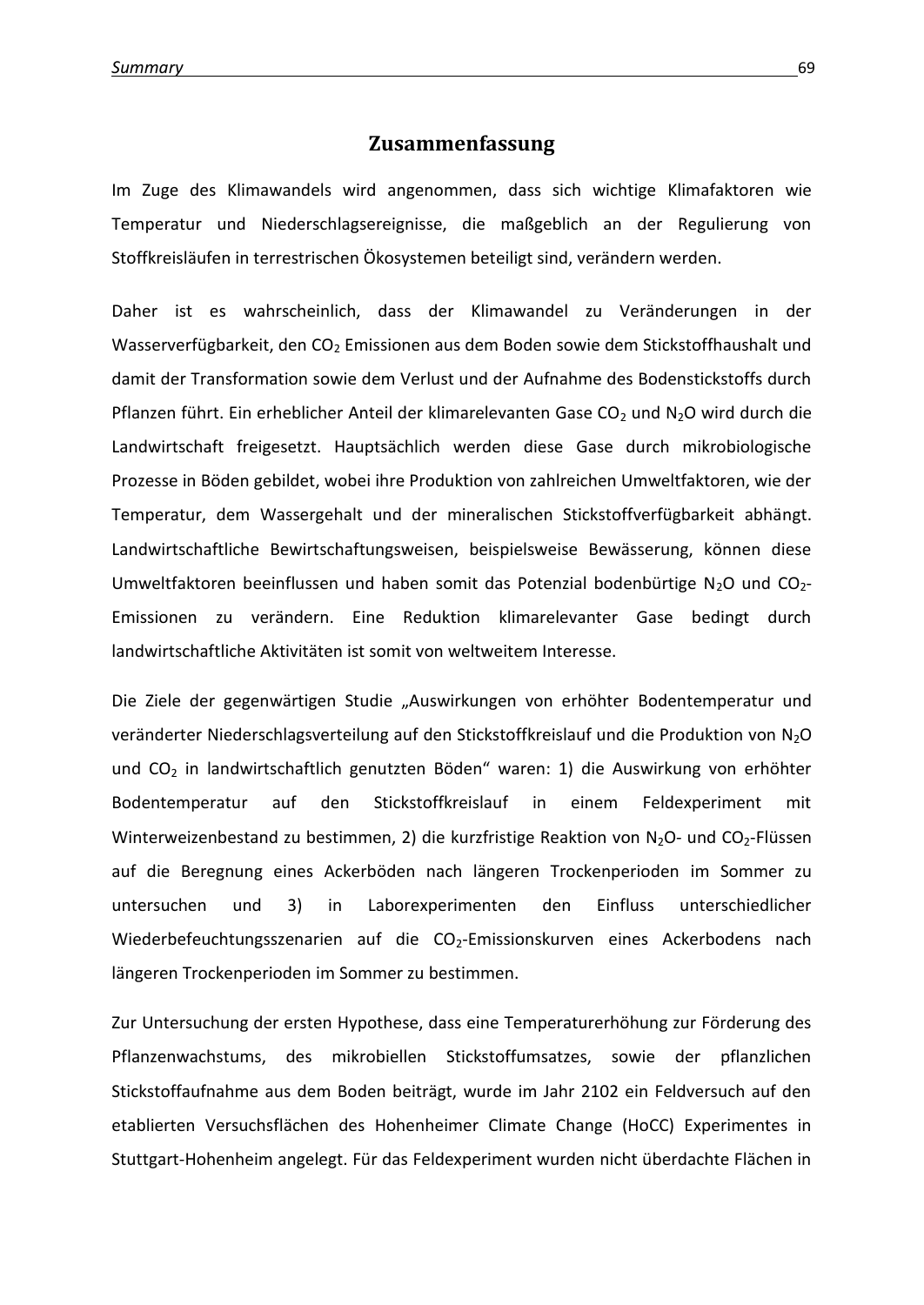einer Größe von 1 m x 1 m gewählt. Zur Untersuchung wurden Flächen herangezogen, bei denen die Bodentemperatur in 4 cm Tiefe um 2,5 °C erhöht (Te) und unbeeinflusst (Ta) waren. Die Bewässerung fand ausschließlich über die natürlichen Niederschlagsereignisse statt. Im Versuchsjahr 2012 wurde Winterweizen (*Triticum aestivum*) angebaut. Es erfolgte zu fünf Zeitpunkten eine Bodenprobenentnahme in den Tiefen 0–15 cm und 15–30 cm. Bestimmt wurden die Kohlenstoff- und Stickstoffgehalte im Boden und der oberirdischen Vegetation, sowie im Boden C- und N-Gehalte der mikrobiellen Biomasse ( $C_{mik}$  und N<sub>mik</sub>), der mineralische N-Gehalt (NH<sub>4</sub><sup>+</sup>-N und NO<sub>3</sub><sup>-</sup>-N), die potenzielle Nitrifikation und charakteristische Enzyme des Stickstoffkreislaufes. Eine Bonitur der Vegetation hinsichtlich der phänologischen Entwicklung und des Seneszenzverhaltens wurde wöchentlich durchgeführt. Die Ergebnisse unserer Feldstudie zeigen, dass eine erhöhte Bodentemperatur um 2,5 °C keinen Einfluss auf das Pflanzenwachstum sowie den mineralischen Bodenstickstoffgehalt und die potenzielle Nitrifikation hat. Jedoch zeigte sich mit Erhöhung der Temperatur ein tendenzieller Anstieg der mikrobielle Biomasse (C<sub>mik</sub> und N<sub>mik</sub>) und einiger Enzymaktivitäten des N-Kreislaufs. Insgesamt zeigt die Studie, dass eine Erhöhung der Bodentemperatur um 2,5 °C zwar zu einer leichten Stimulierung des Stickstoffkreislaufes beiträgt, dies jedoch keinen Einfluss auf die Entwicklung des Pflanzenwachstums hat.

Im zweiten Feldexperiment wurde im Jahr 2013 die Auswirkung einer veränderten Niederschlagsverteilung (Menge und Frequenz) auf die  $CO<sub>2</sub>$  und N<sub>2</sub>O-Emission eines von Trockenheit beeinflussten Ackerbodens untersucht. Hierzu wurden die überdachten Versuchsflächen (1 m x 1 m) mit 2,5 °C erhöhter (Te) und unveränderter Temperatur (Ta) des HoCC-Experimentes genutzt. Bewässert wurde insgesamt zwei Mal nach einer längeren Trockenperiode im Sommer mit folgender Niederschlagsverteilung: standortentsprechendem Niederschlag, reduzierte Niederschlagsmenge, reduzierte Niederschlagshäufigkeit sowie reduzierte Niederschlagsmenge und -häufigkeit. Im Anschluss daran wurden von vier Teilflächen N<sub>2</sub>O- und CO<sub>2</sub>-Gasproben entnommen. Es zeigte sich, dass die CO2-Emissionen ausschließlich vom Faktor Temperatur nicht aber durch die Niederschlagsverteilung (Menge und Häufigkeit) beeinflusst wurden. Die Ergebnisse zeigen, dass sich N<sub>2</sub>O- und CO<sub>2</sub>- Emissionen nach der Bewässerung von trockenen Böden nicht